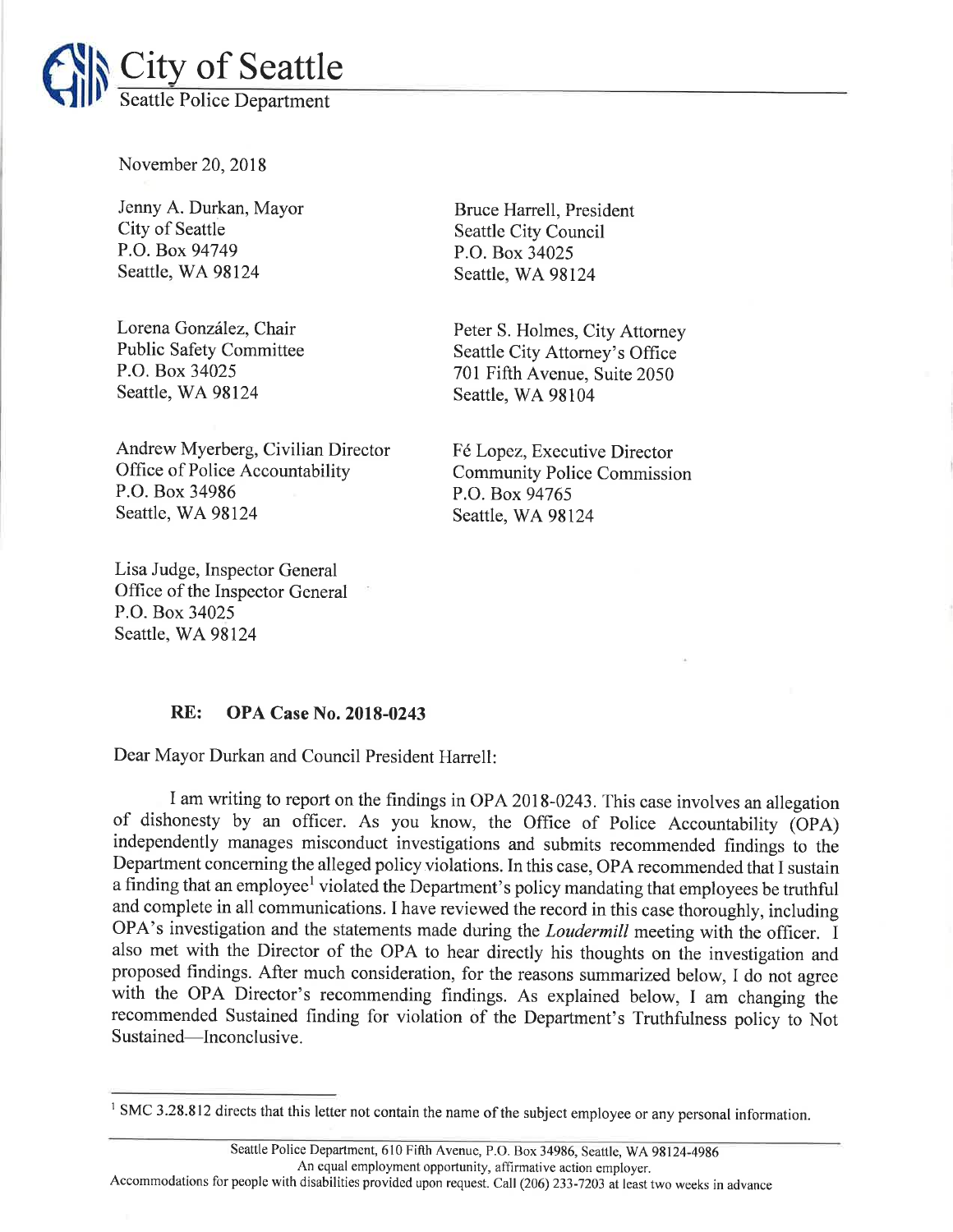This case is related to an earlier one, OPA 2017-0982. In that case, I agreed with OPA's recommended findings and imposed a four-week (28 work days) suspension. That case involved an officer whose nephew was involved in a one-car accident in the early moming hours. The nephew had spent an evening in a bar, left driving the officer's car, and crashed it into a retaining wall. The officer lied to his insurance company, falsely claiming that he (the officer) was driving the car at the time of the crash. He acknowledged to OPA that this claim was false. It was also an unlawful act, under RCW 48.30.230(1)(a): "It is unlawful for any person, knowing it to be such, to: (a) Present, or cause to be presented, a false or fraudulent claim, or any proof in support of such a claim, for the payment of a loss under a contract of insurance..." The officer received an extensive suspension as a result. I presumed that termination would be the appropriate measure of discipline due to the sustained finding of dishonesty but also considered several mitigating factors, including the fact that the incident occurred entirely off duty, was not directly related to his law enforcement duties, and was the first serious disciplinary incident in more than two decades of service with the Department. Weighing all these considerations led me to conclude that the lengthy suspension was the most appropriate outcome.

During its original investigation, OPA initiated a separate investigation into whether the officer lied to OPA during his interview regarding the initial case. Specifically, the OPA reviewed whether the officer lied to OPA about knowing that his nephew was intoxicated at the time of the accident. The OPA Director recommended a finding that the officer was dishonest to OPA. I carefully reviewed the OPA investigation, including the Director's Certification Memorandum and all witness statements. After much consideration, I find insufficient evidence to conclude that the officer lied to OPA.

The investigation here revealed he-said, she-said and circumstantial evidence. The officer, who spent years on the DUI squad, asserted that his nephew showed no signs of impairment shortly after the accident. The officer's former spouse, who brought allegations of dishonesty to OPA only after her divorce from the officer was final and nine months after the incident, asserted that the nephew showed clear signs of intoxication. A second witness stated that the officer told her the nephew was intoxicated. The officer disputes making any such statement and claims that the second witness is a close friend of his former spouse. No receipts or video were located from the restaurant/bar where the nephew spent the evening, the nephew did not respond to OPA, and no clearly independent witnesses were identified. There was no contemporaneous police report or field sobriety test taken. The officer provided a message that his former spouse sent him soon after she brought information to OPA, indicating that he was going to "lose everyone/thing that means anything in [his] life." Additional information gathered by the OPA investigation, including that the nephew had at least one prior DUI and that the officer sent him away from the accident scene, is both circumstantial and were reasonably challenged by the officer's explanations.

Honesty is fundamental and vital in law enforcement; it is central to our mission and our relationship with the communities we serve. A finding of dishonesty will substantially impact, and possibly end, the career of a law enforcement officer. Ultimately, in fully assessing all of the evidence, I believe that reasonable minds could disagree about whether the officer lied to OPA. I agree with the OPA Director that the officer's actions here raise questions, but do not find enough evidence to support a finding that he lied to OPA. As such, I am changing the recommended Sustained finding for violation of the Truthfulness policy to Not Sustained-Inconclusive.